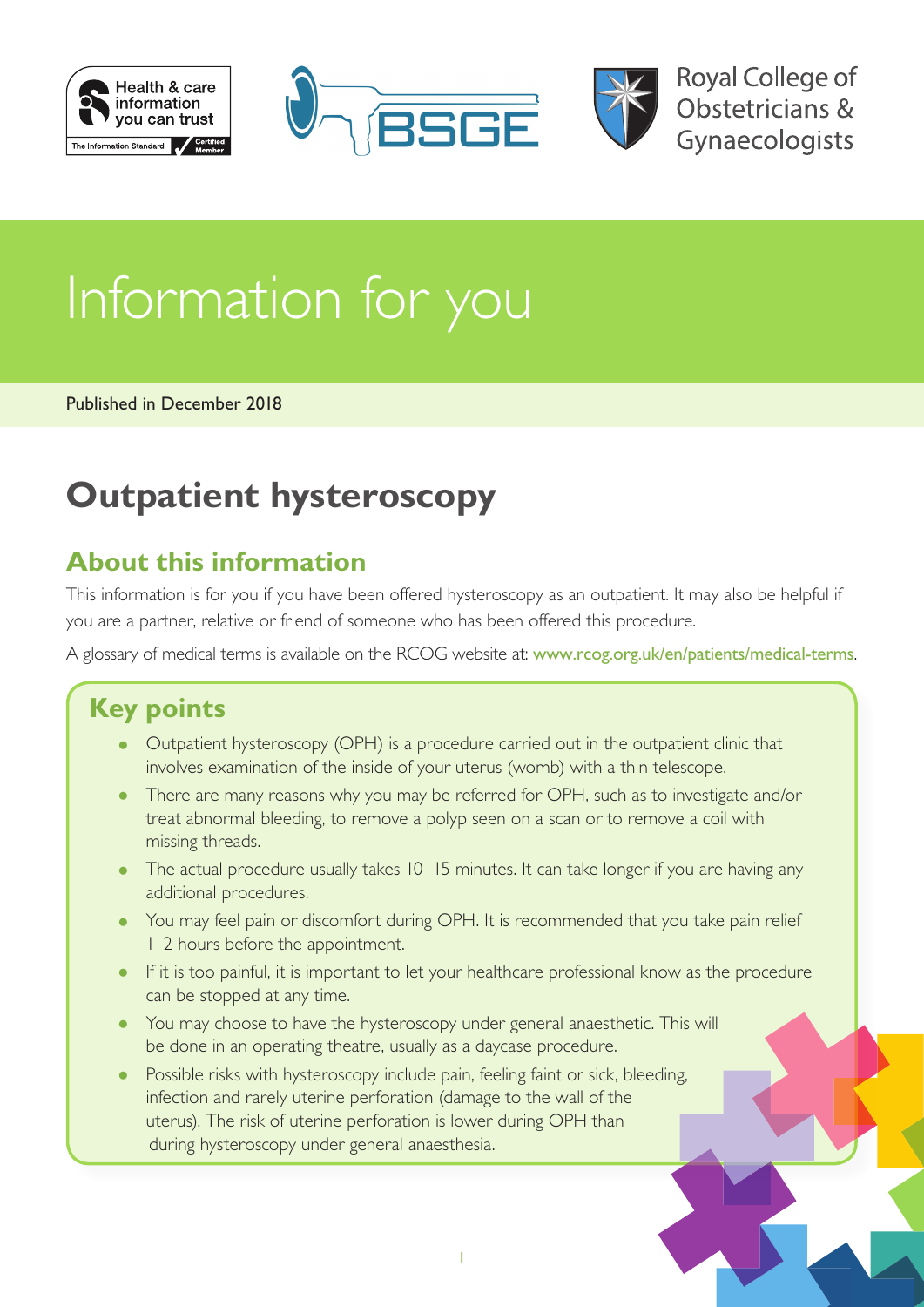### **What is outpatient hysteroscopy (OPH)?**

An OPH is a procedure that involves examining the inside of your uterus (womb). This is done by passing a thin telescope-like device, called a hysteroscope, that is fitted with a small camera through the neck of your womb (cervix). The healthcare professional doing the procedure can then see whether there are any problems inside your uterus that may need further investigation or treatment.

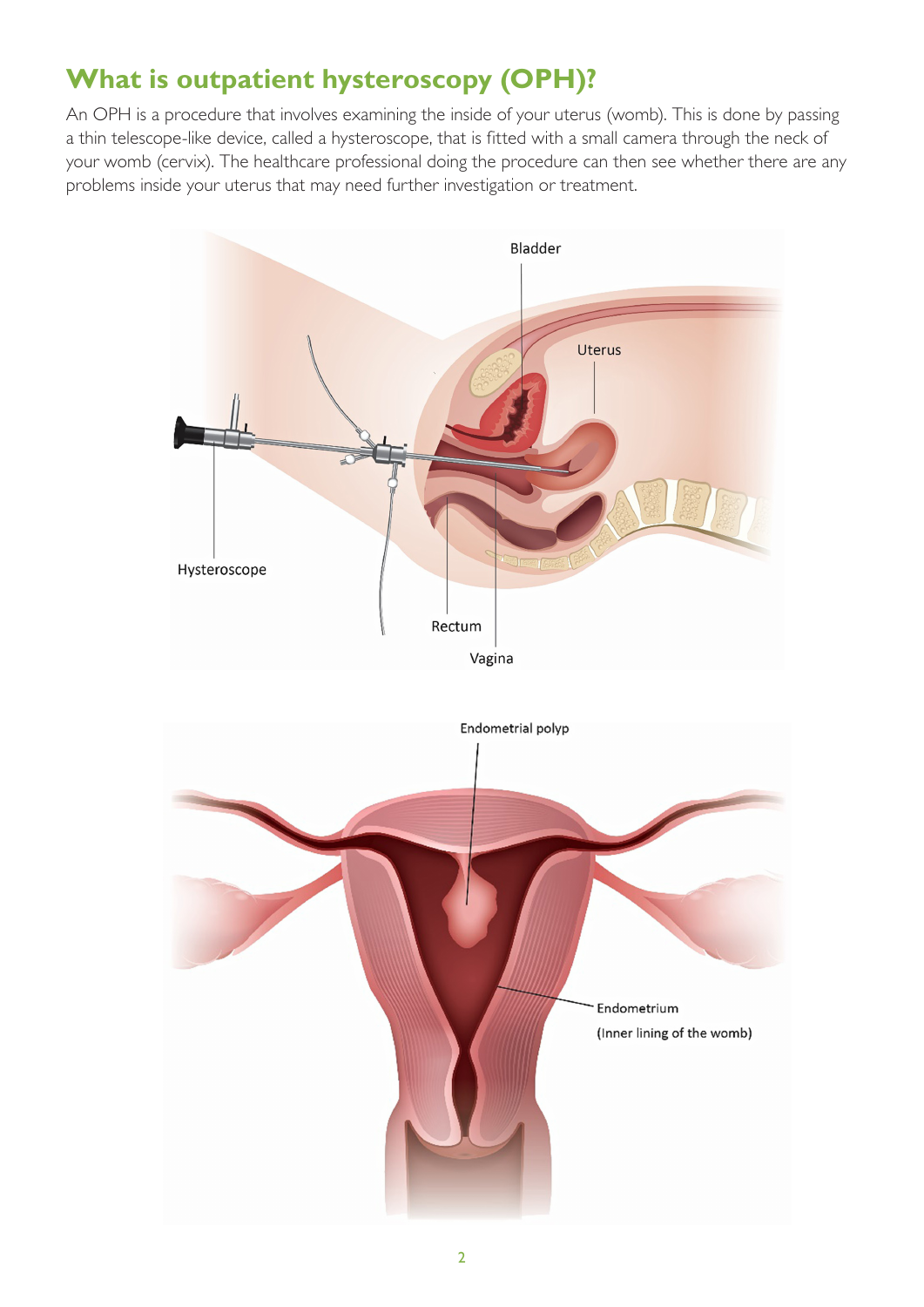It may be possible for a minor procedure to be done at the same visit, such as:

- Endometrial biopsy taking a sample from the lining of the uterus. This can be done through the hysteroscope or after inserting a **speculum** and passing a thin tube through the cervix. You may experience severe period-like pain during this procedure, but the pain should not last long.
- Polyp removal a polyp inside the uterus is a skin tag that looks like a small grape, sometimes on a stalk. Polyps are formed as a result of overgrowth of the lining of the uterus.
- Small fibroid removal fibroids are knots in the muscle of the uterus that are non-cancerous (benign). They can sometimes bulge like a polyp into the lining of your uterus and your healthcare professional may advise removal to help with your symptoms.
- Insertion of a hormone-releasing intrauterine device (for example, Mirena<sup>®</sup>).
- Removal of a coil from the uterus when the threads are not visible.

### **Why have I been referred for outpatient hysteroscopy?**

You may have been referred for OPH for one of the following reasons:

- bleeding after the menopause (postmenopausal bleeding)
- very heavy periods
- bleeding between periods
- irregular bleeding while on hormonal treatment
- removal of a coil when the threads are not visible at the cervix
- **•** fertility concerns
- following a miscarriage
- to investigate something seen inside the uterus on an ultrasound scan, such as an endometrial polyp or fibroid.

The purpose of your appointment is to find the cause of your problem and plan or undertake treatment if needed.

Your healthcare professional will discuss your options and whether OPH is right for you.

### **What should I do before my appointment?**

You should eat and drink normally. You do not need to fast before your appointment.

It is recommended that you take pain relief (400 mg of ibuprofen or 1 gram of paracetamol or whatever pain relief you find useful for period pain) at least 1 hour before your appointment.

Bring a list of any medications that you are taking with you.

You may wish to have a friend or family member accompanying you.

### **Do I need to use contraception?**

The procedure must not be performed if there is any chance that you are pregnant. To avoid this possibility, it is important to use contraception or avoid sex between your last period and your appointment. You may be offered a urine pregnancy test on arrival at your appointment.

### **Can I still have an outpatient hysteroscopy if I'm bleeding?**

It is best to keep the appointment. Sometimes it can be difficult to do the test if you are bleeding heavily. If you have any concerns, please ring and speak to your healthcare professional.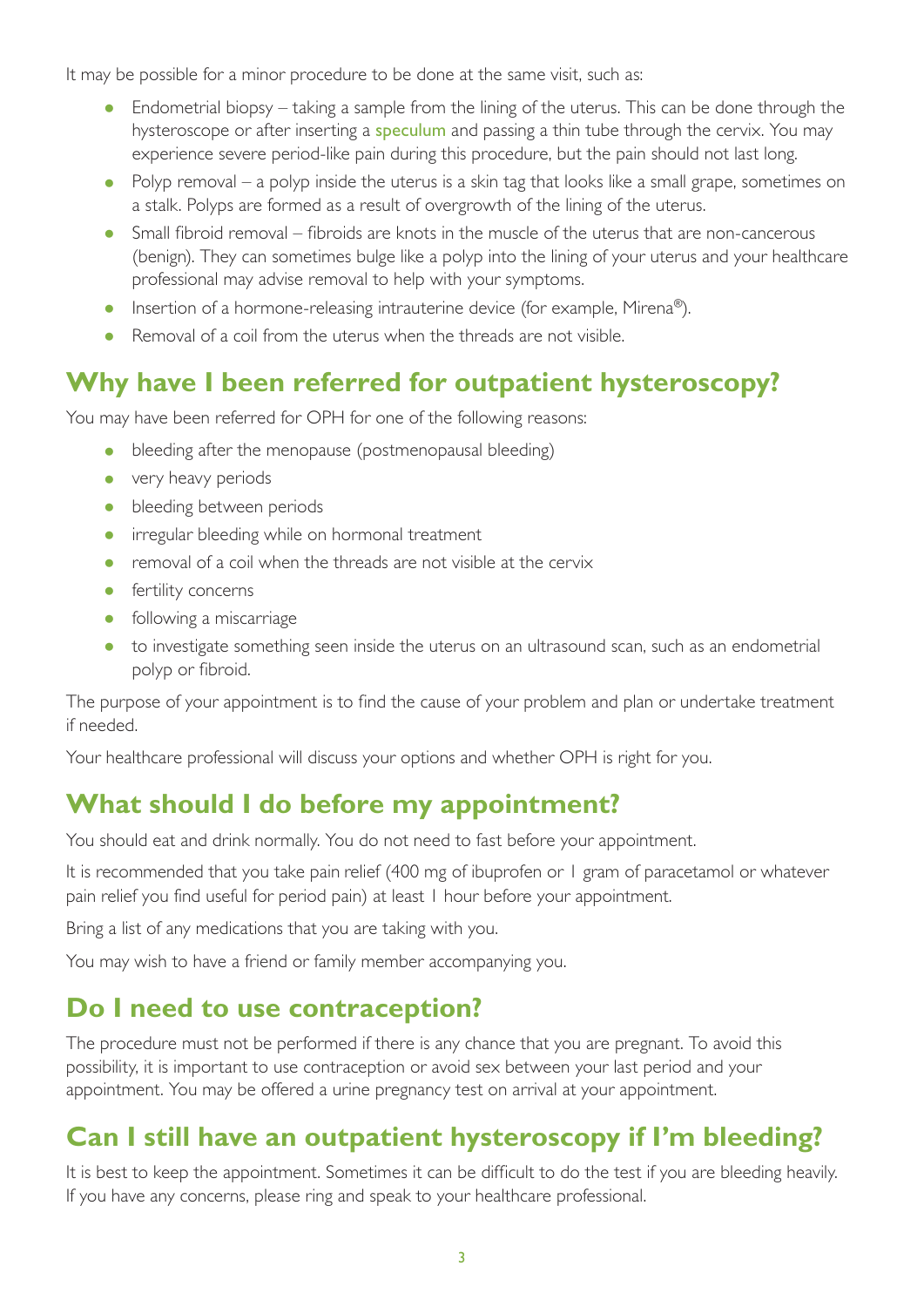### **Are there alternatives to having outpatient hysteroscopy?**

There may be other things to consider when deciding whether OPH is the right choice for you, such as:

- if you faint during your periods because of pain
- if you have experienced severe pain during a previous vaginal examination
- if you have experienced difficult or painful cervical smears
- if you have had any previous traumatic experience that might make the procedure difficult for you
- if you do not wish to have this examination when awake.

You may choose to have your hysteroscopy with either a general or spinal anaesthetic. This will be done in an operating theatre, usually as a daycase procedure. You can discuss this option with your healthcare professional. The risks and complications are lower when hysteroscopy is done as an outpatient procedure rather than under anaesthesia.

You may choose not to have a hysteroscopy at all, though this may make it more difficult for your healthcare professional to find the cause of your symptoms and to offer the right treatment for you. They may then recommend a scan and a biopsy to find out more information and/or may ask you to come back if your symptoms continue.

### **What happens during outpatient hysteroscopy?**

#### **On arrival**

You will meet your healthcare professional who will discuss the procedure and ask for your consent. Please take this opportunity to ask any questions you may have.

There will be two or three healthcare professionals in the room and one of them will support you throughout the procedure. They will help you to get positioned in a special chair and will keep you as covered as possible.

#### **The procedure**

A hysteroscope is passed through the cervix to give a clear view of the inside of your uterus. No cuts are needed. Fluid (saline solution) is used to help see the inner lining of your uterus and you will feel wet as the fluid trickles back out.

If no problems are found, the actual procedure will only take about 10–15 minutes. Sometimes, a biopsy (small sample) from the lining of your uterus may be taken and sent to the laboratory for examination. The biopsy can be painful, but the pain should not last long.

If a fibroid or polyp is found, it can sometimes be removed at the same time by using additional instruments. You may be offered a local anaesthetic to make you more comfortable, particularly if a wider hysteroscope is to be used. Tell your healthcare professional if the procedure is becoming painful.

During the OPH, your healthcare professional will look inside your uterus on a screen and you can also watch the screen if you choose to. Photographs of the findings inside your uterus are often taken and kept in your healthcare notes.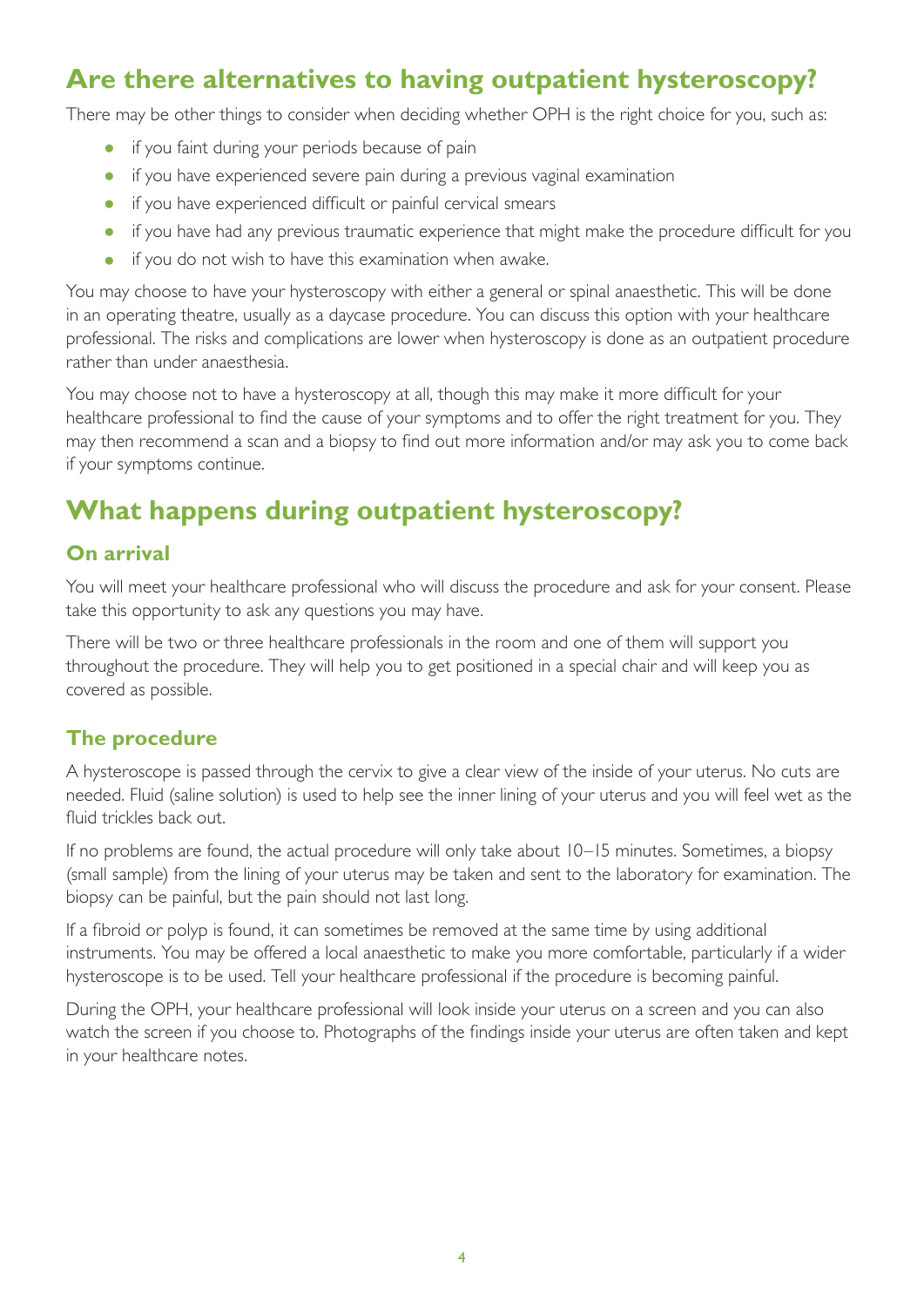### **What are the possible risks with outpatient hysteroscopy?**

- **Pain during or after OPH** is usually mild and similar to period pain. Simple pain relief medications can help. On occasion, women may experience severe pain.
- **Feeling or being sick or fainting** can affect a small number of women. However, these symptoms usually settle quickly. Let your healthcare professional know if you are feeling unwell during or straight after the procedure.
- **Bleeding** is usually very mild and is lighter than a period, settling within a few days. It is recommended that you use sanitary towels, not tampons. If the bleeding does not settle and gets worse, contact your healthcare professional or nearest emergency department.
- **Infection** is uncommon (1 in <sup>400</sup> women). It may appear as a smelly discharge, fever or severe pain in the tummy. If you develop any of these symptoms, contact your healthcare professional urgently.
- **Failed/unsuccessful OPH** occurs if it is not possible to pass the hysteroscope inside your uterus. Usually this happens when the cervix is tightly 'closed' or scarred. If this happens, your healthcare professional will discuss alternative options with you.
- **Damage to the wall of the uterus (uterine perforation)** rarely, a small hole is accidentally made in the wall of the uterus. This could also cause damage to nearby tissues. This happens in fewer than 1 in 1000 diagnostic hysteroscopy procedures, but is slightly more common if someone has a polyp or fibroid removed at the same time. It may mean that you have to stay in hospital overnight. Usually, nothing more needs to be done, but you may need a further operation to repair the hole.

### **Will outpatient hysteroscopy hurt?**

For most women, OPH is quick and safe, and is carried out with little pain or discomfort. OPH is often done without inserting a speculum, by using a thin telescope (called vaginoscopic OPH) as this is more comfortable.

However, everyone's experience of pain is different and some women will find the procedure very painful. If it is too painful for you, let your healthcare professional know as the procedure can be stopped at any time if you wish.

Your healthcare professional may offer a local anaesthetic injection into your cervix. This will require using a speculum to see your cervix and your healthcare professional will discuss this with you.

Some hospitals may offer nitrous oxide (Entonox or 'gas and air') to help with your pain. In this situation, you may be advised to wait a bit longer in the hospital for recovery before you can drive.

If you feel anxious about the procedure, you should talk to your healthcare professional before your appointment.

### **How long does the visit take?**

The actual procedure may only take 10–15 minutes. However, the total visit may take up to 1–2 hours including consultation, having the procedure and recovery. If polyps or small fibroids are removed at the same time, this may take a bit longer.

You can rest in the outpatient clinic's recovery area for as long as you need (usually about 20 minutes).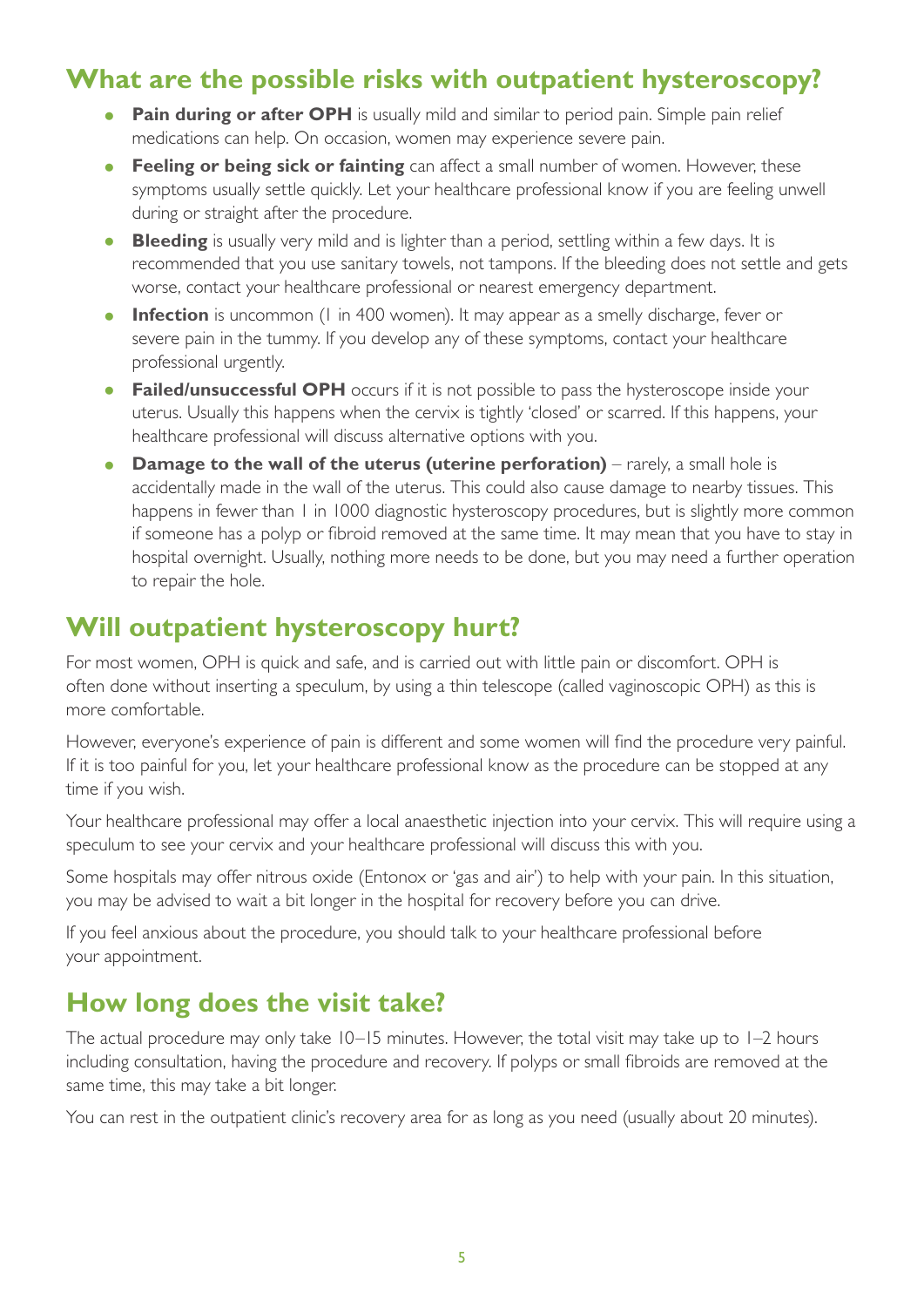### **How will I feel afterwards?**

You may get some period-like pain for 1–2 days. You may also have some spotting or fresh (bright red) bleeding that may last up to 1 week. These symptoms usually settle very quickly. Most women feel able to go back to their normal activities on the same day.

You can shower as normal.

Normal physical activity and sex can be resumed when any bleeding and discomfort has settled.

If needed, you can take pain relief such as 400 mg of ibuprofen every 8 hours or 1 gram of paracetamol every 4 hours, or your usual period pain tablets.

If your pain is not controlled with the above medication, you should contact your healthcare professional or nearest emergency department.

#### **What happens next?**

If no problems are found, you may not need any follow-up appointments. If a biopsy has been taken, you will be contacted with the results as soon as they become available. Your healthcare professional will discuss any further treatment with you.

### **About intimate examinations**

The nature of gynaecological and obstetric care means that intimate examinations are often necessary. We understand that for some people, particularly those who may have anxiety or who have experienced trauma, physical or sexual abuse, such examinations can be very difficult. If you feel uncomfortable, anxious or distressed at any time before, during, or after an examination, please let your healthcare professionals know. If you find this difficult to talk about, you may communicate your feelings in writing. Your healthcare professionals are there to help and they can offer alternative options and support for you. Remember that you can always ask them to stop at any time and that you are entitled to ask for a chaperone to be present. You can also bring a friend or relative if you wish.

### **Further information**

National Institute for Health and Care Excellence (NICE) guideline NG88, *Heavy Menstrual Bleeding: Assessment and Management*: [www.nice.org.uk/guidance/ng88/informationforpublic](https://www.nice.org.uk/guidance/ng88/informationforpublic)

NHS information on hysteroscopy: [www.nhs.uk/conditions/hysteroscopy/what-happens](https://www.nhs.uk/conditions/hysteroscopy/what-happens/)

A full list of useful organisations is available on the RCOG website at: [www.rcog.org.uk/en/patients/other](https://www.rcog.org.uk/en/patients/other-sources-of-help/)[sources-of-help](https://www.rcog.org.uk/en/patients/other-sources-of-help/)